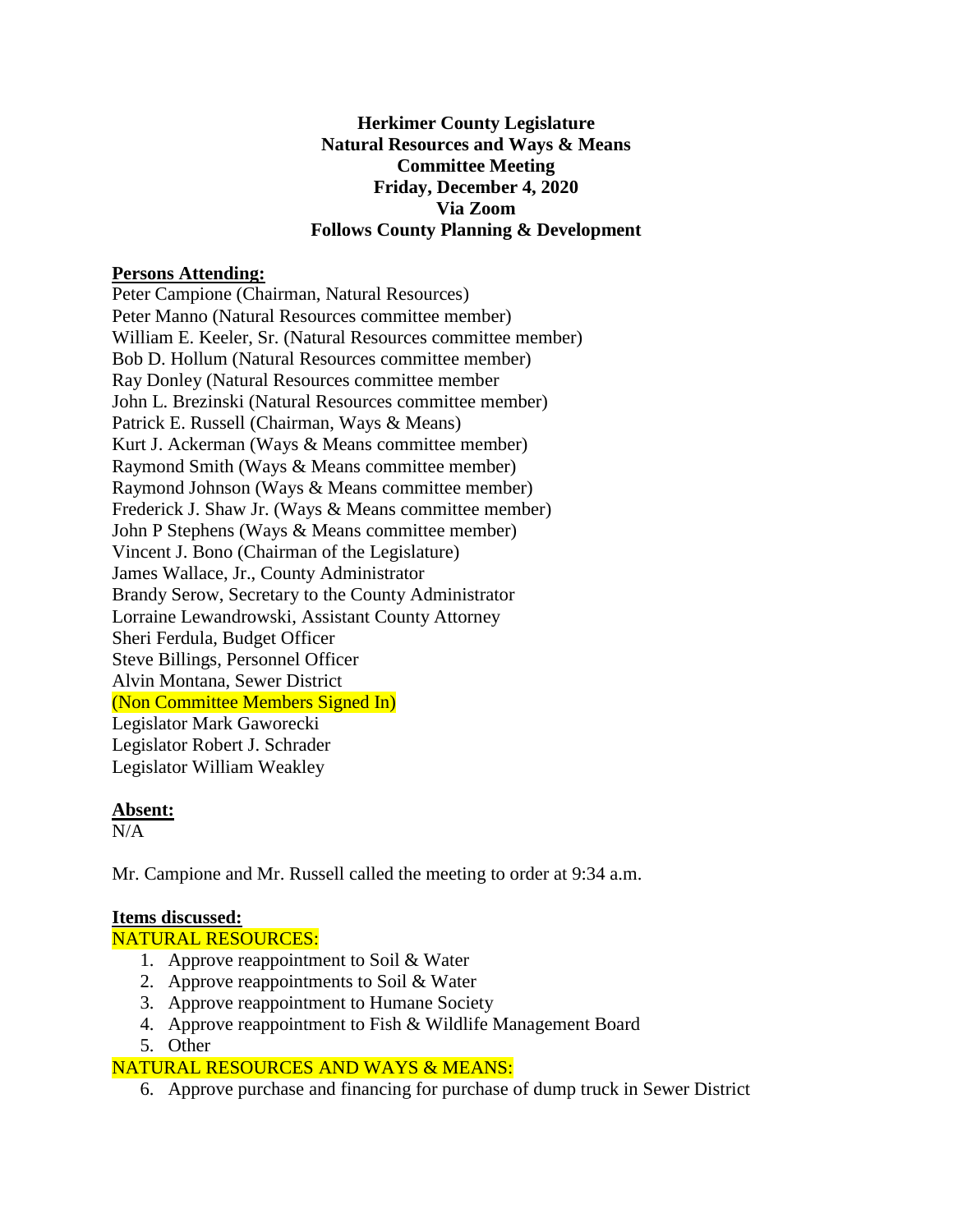- 7. Approve Sewer District Resolution for rate increase
- 8. Other

# **Committee Vote Record**

# NATURAL RESOURCES:

Mr. Campione: "First on the agenda is approve the reappointment to Soil and Water which is Linda Coffin for a three year term as a member at large on Soil and Water. Do I have a motion?"

Item #1 – On motion of Mr. Keeler, seconded by Mr. Manno for the Natural Resources Committee, Item #1 was voted on, approved and moved for Resolution. Unanimous.

Mr. Campione: "Next on the agenda is approve reappointments to Soil and Water which is Fred Shaw and myself for a one year term as directors. Do I have a motion?"

Item #2 – On motion of Mr. Donley, seconded by Mr. Bono for the Natural Resources Committee, Item #2 was voted on, approved and moved for Resolution. Unanimous.

Mr. Campione: "Third on the agenda is approve the reappointment to the Humane Society which is Robert Schrader for a one year Legislator Director for Herkimer County Humane Society. Do I have a motion?"

Item #3 – On motion of Mr. Keeler, seconded by Mr. Bono for the Natural Resources Committee, Item #3 was voted on, approved and moved for Resolution. Unanimous.

Mr. Campione: "Fourth on the agenda is approve reappointment to the Fish & Wildlife Management Board which is Bill Keeler for a two year term as the Board of Directors for land owners. Can I have a motion?"

Item #4 – On motion of Mr. Donley, seconded by Mr. Brezinski for the Natural Resources Committee, Item #4 was voted on, approved and moved for Resolution. Unanimous.

Item  $#5 - N/A$ .

### NATURAL RESOURCES AND WAYS & MEANS:

Mr. Campione: "Sixth on the agenda is approve the purchase and the financing of a dump truck in Sewer District. Mr. Rathbun, are you on?"

Alvin Montana: "This is Alvin Montana. I'm filling in for Mr. Rathbun. The Sewer District is looking to purchase a new dump truck. Our old dump truck is a 2006 Sterling. We are going to end up selling that, possibly to the County Highway Department. At this time we have gone over everything. Talking with Sheri we have determined the best course of financing would actually be Daimler at an interest rate of 3.64%. The reason behind that going over the 2.2% of Adirondack would be because of a bonding issue which causes fees that would be incurred that would raise the price."

Mr. Russell: "Who is the funding with?"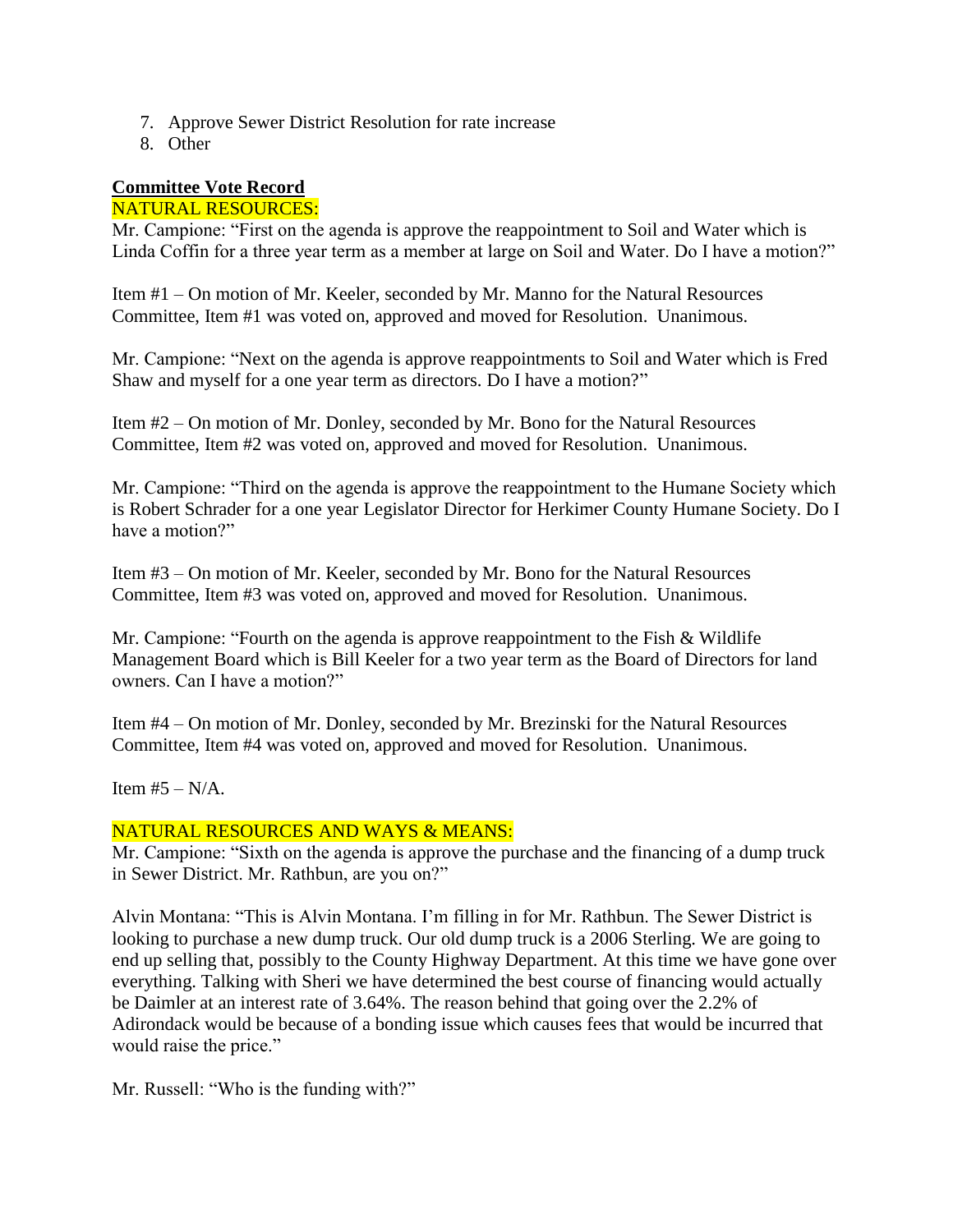Alvin Montana: "Funding would go through Daimler Chrysler."

Mr. Campione: "And why did you step over the 2.2% from Adirondack?"

Alvin Montana: "There is an increase because of the price that would have to be bonded through Adirondack where Chrysler does not need to be bonded. Talking to Sheri and to the lawyers yesterday, we determined that the price that would actually be the end price, Daimler would be \$100,822.80 for the total term of the loans. The Adirondack, with the added \$700 for the bonding process, would be \$100,888.09. There is a difference of \$65.29 and it's also an easier process for the Sewer District according to what we have been told to go through Daimler as opposed to the bonding. The bonding is something that has never been done for a purchase of a vehicle through the County."

Mr. Campione: "Ok. Thank you. Do I have a motion?"

Item #6 – On motion of Mr. Brezinski, seconded by Mr. Bono for the Natural Resources Committee, and on motion of Mr. Ackerman, seconded by Mr. Shaw for the Ways & Means Committee, Item #6 was voted on, approved and moved for Resolution. Unanimous.

Mr. Campione: "Next on the agenda is approve the Sewer District Resolution for rate increase. Mr. Montana, would you want to speak on this again?"

Alvin Montana: "The Sewer District rate is going to be a new of \$1.50 up \$0.05 from \$1.45 per customer per quarter. This is going to be a \$2.80 increase for the Sewer District. It will be a revenue increase of roughly \$18,570 per year. We are looking just to increase our revenue. We know to try and keep our budget balanced and keep everything running like we need to here at the plant."

Mr. Campione: "Thank you. Do I have a motion?"

Item #7 – On motion of Mr. Campione, seconded by Mr. Keeler for the Natural Resources Committee, and on motion of Mr. Stephens, seconded by Mr. Bono for the Ways & Means Committee, Item #7 was voted on, approved and moved for Resolution. Unanimous.

Mr. Russell: "I have a question and I don't know if you can answer it. What does the forecast look like in future for continuing to raise the rates?"

Alvin Montana: "Right now we are trying to increase slowly. Our board is looking, from the meetings I have been at, we are looking to just increase a nickel at a time. Slowly, so we don't have to increase tremendously in the future. I'm not sure, I believe next year at this point they are not discussing a rate increase. I'm not a hundred percent sure whether they will go that route next year or not but we are trying to keep the budget flat and trying to keep everything moving in the right direction. That's kind of why we also, when we purchased the dump truck, we spread it over five years to keep the budget at more of a flat curve so we don't have to increase rates to try and keep everything moving and running in the right direction."